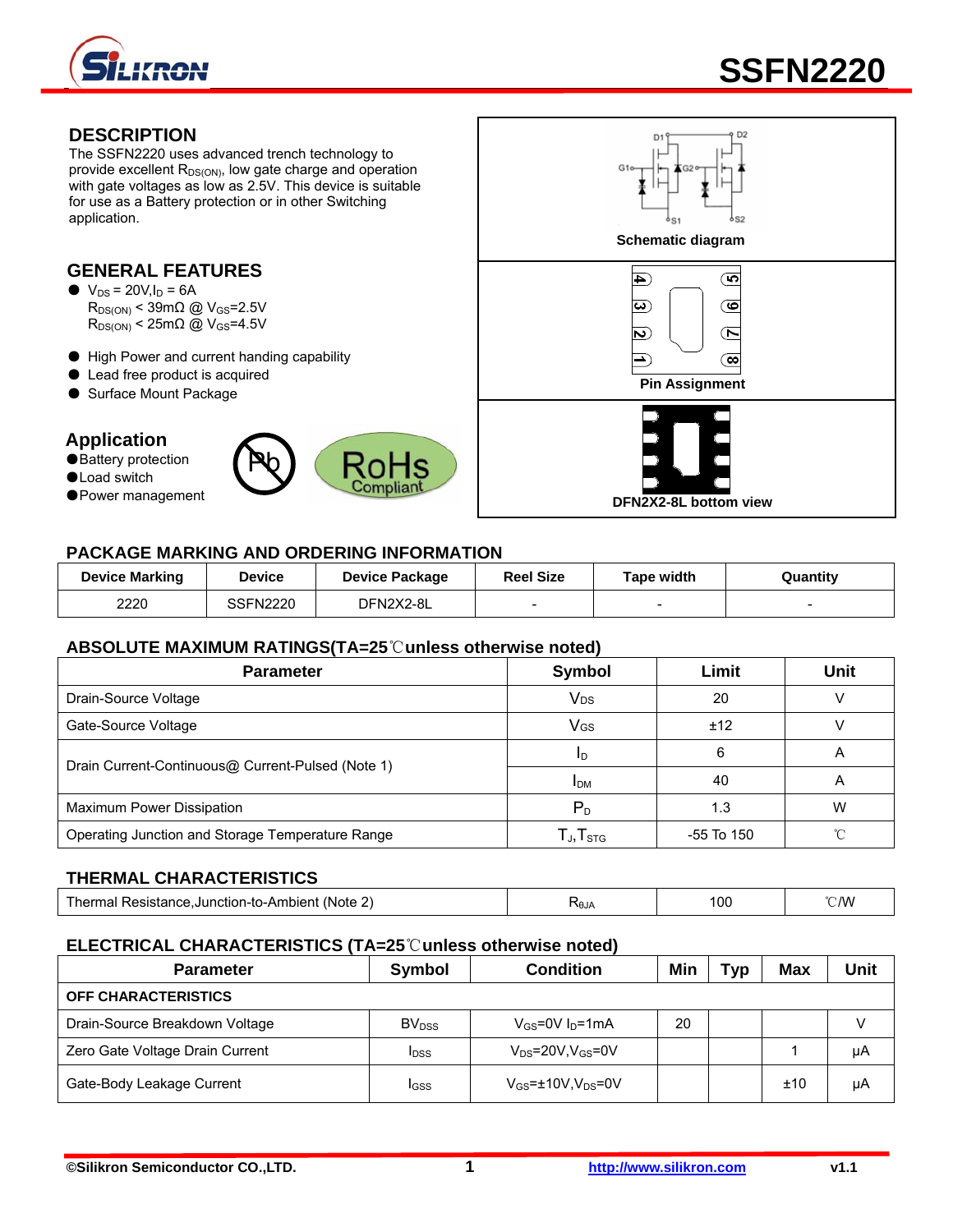

| <b>ON CHARACTERISTICS (Note 3)</b>        |                       |                                                      |     |                |     |           |
|-------------------------------------------|-----------------------|------------------------------------------------------|-----|----------------|-----|-----------|
| Gate Threshold Voltage                    | $V_{GS(th)}$          | $V_{DS} = V_{GS}I_D = 1mA$                           | 0.5 |                | 1.3 | $\vee$    |
| Drain-Source On-State Resistance          | $R_{DS(ON)}$          | $V_{GS}$ =4.5V, $I_D$ =3A                            |     | 20             | 25  | $m\Omega$ |
|                                           |                       | $V_{GS} = 2.5V$ , $I_D = 1.5A$                       |     | 30             | 39  | $m\Omega$ |
| Forward Transconductance                  | $g_{FS}$              | $V_{DS}$ =10V, $I_D$ =3A                             | 4   |                |     | S         |
| <b>DYNAMIC CHARACTERISTICS (Note4)</b>    |                       |                                                      |     |                |     |           |
| Input Capacitance                         | $C_{\text{lss}}$      |                                                      |     | 600            |     | <b>PF</b> |
| Output Capacitance                        | $C_{\rm oss}$         | $V_{DS} = 10V$ , $V_{GS} = 0V$ ,<br>$F = 1.0 MHz$    |     | 100            |     | PF        |
| Reverse Transfer Capacitance              | C <sub>rss</sub>      |                                                      |     | 70             |     | <b>PF</b> |
| <b>SWITCHING CHARACTERISTICS (Note 4)</b> |                       |                                                      |     |                |     |           |
| Turn-on Delay Time                        | $t_{d(on)}$           |                                                      |     | 300            |     | nS        |
| Turn-on Rise Time                         | $t_{\rm r}$           | $V_{DD} = 10V \cdot \text{ln} = 3A$                  |     | 1000           |     | nS        |
| Turn-Off Delay Time                       | $t_{d(\mathrm{off})}$ | $V_{GS}$ =4.5V.R $_{GEN}$ =20k $\Omega$              |     | 3000           |     | nS        |
| <b>Turn-Off Fall Time</b>                 | $t_{\rm f}$           |                                                      |     | 2200           |     | nS        |
| <b>Total Gate Charge</b>                  | $Q_g$                 |                                                      |     | 6.5            |     | nC        |
| Gate-Source Charge                        | $Q_{gs}$              | $V_{DS} = 10V, I_D = 6A,$<br>$V$ <sub>GS</sub> =4.5V |     | 0.8            |     | nC        |
| Gate-Drain Charge                         | $Q_{gd}$              |                                                      |     | $\overline{2}$ |     | nC        |
| <b>DRAIN-SOURCE DIODE CHARACTERISTICS</b> |                       |                                                      |     |                |     |           |
| Diode Forward Voltage (Note 3)            | $V_{SD}$              | $V_{GS}$ =0V, $I_S$ =6A                              |     | 0.8            | 1.2 | $\vee$    |

#### **NOTES:**

**1.** Repetitive Rating: Pulse width limited by maximum junction temperature.

**2.** Surface Mounted on FR4 Board, t ≤ 10 sec.

**3.** Pulse Test: Pulse Width ≤ 300μs, Duty Cycle ≤ 2%.

**4.** Guaranteed by design, not subject to production testing.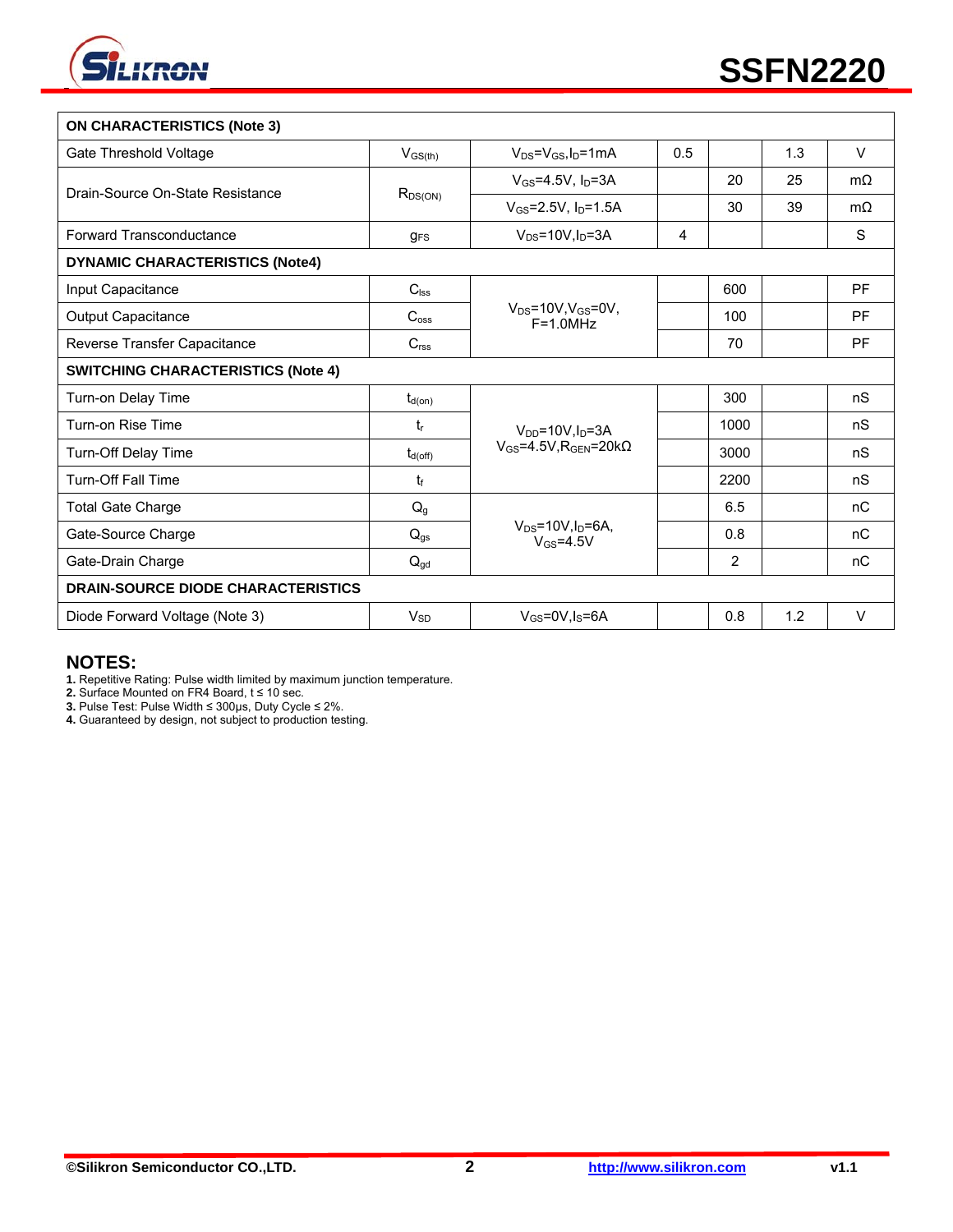

# **TYPICAL ELECTRICAL AND THERMAL CHARACTERISTICS**





**Figure 1:Switching Test Circuit** 

**Figure 2:Switching Waveforms**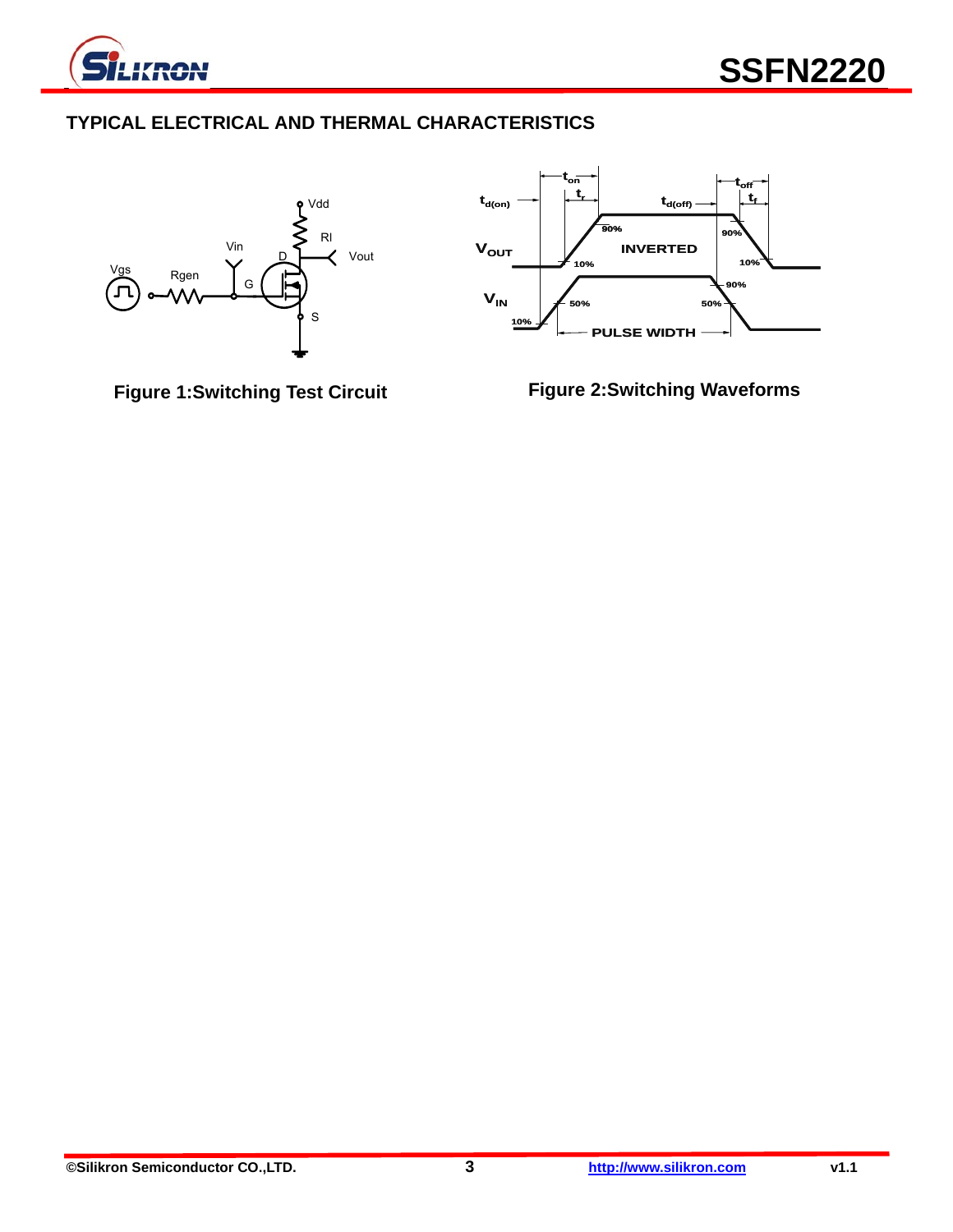

# **DFN2X2-8L PACKAGE INFORMATION**





| A<br>A1       |  |
|---------------|--|
|               |  |
|               |  |
| $\frac{1}{2}$ |  |
|               |  |
|               |  |

| COMMON DIMENSIONS(MM) |                   |           |      |  |  |
|-----------------------|-------------------|-----------|------|--|--|
| PKG.                  | W: VERY VERY THIN |           |      |  |  |
| REF.                  | MIN.              | NOM       | MAX  |  |  |
|                       |                   | 75        | 0.80 |  |  |
| А.                    | 0.00              |           | 0.05 |  |  |
| А3                    |                   | REF<br>コワ |      |  |  |
|                       | 1.95              | 2.00      | 2.05 |  |  |
|                       | 1.95              | 2.00      | 2.05 |  |  |
|                       | 0.18              |           | 0.30 |  |  |
|                       | 0.25              | 0.35      | 0.45 |  |  |
| D2                    |                   |           |      |  |  |
| E2                    | 0.45              |           |      |  |  |
| e                     |                   |           |      |  |  |

#### **NOTES**:

- 1. All dimensions are in millimeters.
- 2. Dimensions are inclusive of plating
- 3. Package body sizes exclude mold flash and gate burrs. Mold flash at the non-lead sides should be less than 6 mils.
- 4. Dimension L is measured in gauge plane.
- 5. Controlling dimension is millimeter, converted inch dimensions are not necessarily exact.